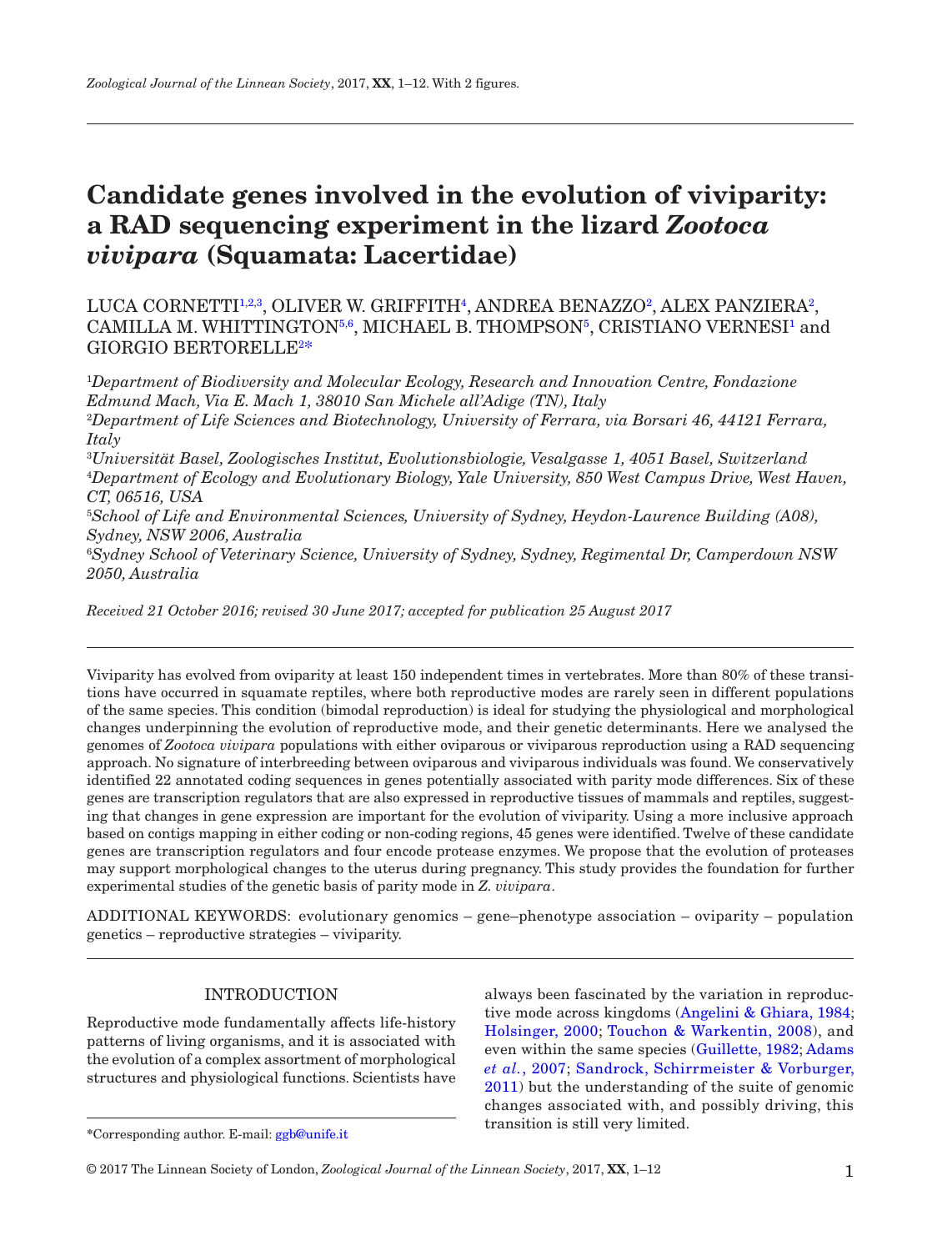Among vertebrates, the two main types of reproductive mode are oviparity (mothers lay eggs) and viviparity (embryos develop inside the body of the parent, which then gives birth to live offspring). More than 150 independent transitions to viviparity from an oviparous ancestor have been described [\(Blackburn, 2015;](#page-9-2) [Griffith](#page-9-3) *et al.*[, 2015\)](#page-9-3), with physical changes required to allow for pregnancy, including the development of mechanisms to exchange respiratory gasses, water and nutrients, and to regulate immunity [\(Thompson & Speake, 2006;](#page-11-1) [Van Dyke, Brandley & Thompson, 2014](#page-11-2)). These changes can be achieved by changes in gene regulation, which alter the physical properties of cells in reproductive tissues, or by re-patterning of reproductive tissues so that they behave differently [\(Griffith](#page-9-3) *et al.*, 2016b; [Griffith &](#page-9-4) [Wagner, 2017\)](#page-9-4). An example of the latter is the reduction in uterine glands in viviparous *Zootoca vivipara*, which resulted in reduced shell thickness and allowed greater exchange of materials through pregnancy ([Heulin](#page-9-5) *et al.*, [2005](#page-9-5)). By comparing specific traits, genes and genomes between closely related viviparous and oviparous taxa, it is possible to identify the mechanisms that underlie the evolutionary transition from oviparity to viviparity [\(Murphy & Thompson, 2011\)](#page-10-1).

Within Squamata (lizards and snakes), there are also peculiar cases of closely related lineages that display different reproductive modes (i.e. oviparous and viviparous populations within the same species). In fact, four species show geographic variation in reproductive mode, namely the Australian scincid lizards *Lerista bougainvillii* and *Saiphos equalis* ([Smith &](#page-10-2) [Shine, 1997;](#page-10-2) [Qualls & Shine, 2006\)](#page-10-3), the South American water snake *Helicops angulatus* ([Braz, Scartozzoni &](#page-9-6) [Almeida-Santos, 2016](#page-9-6)) and the Eurasian lacertid lizard *Z. vivipara* [\(Surget-Groba](#page-10-4) *et al.*, 2006). These species provide ideal models for studying morphological and physiological modifications as well as the genetic processes underlying the transition from oviparity to viviparity. The focus of the present study is *Z. vivipara*.

*Zootoca vivipara* is distributed throughout Europe and Asia, and it is one of the reptile species with the widest distribution. The vast majority of populations, from Japan to Central Western Europe, including the British Isles and Scandinavia, are viviparous and are classified as *Zootoca vivipara vivipara*. Distinct but related viviparous mitochondrial clades are classified as *Zootoca vivipara pannonica* and *Zootoca vivipara sachalinensis* [\(Surget-Groba](#page-11-3) *et al.*, 2001), but in this paper, we use only the nominal subspecies *Z. v. vivipara* to identify the viviparous group. Two disjunct oviparous populations exist and are classified as *Zootoca vivipara louislantzi* and *Zootoca vivipara carniolica*. *Zootoca vivipara louislantzi* occurs in the Pyrenees, and its overall genetic affinity within the viviparous clade supports the hypothesis of a secondary reversion to the oviparous reproductive mode ([Surget-Groba](#page-10-4)  *et al.*[, 2006\)](#page-10-4). *Zootoca vivipara carniolica* is distributed in Alpine regions in northern Italy, southern Austria, Slovenia and Croatia and is considered the ancestral oviparous form [\(Surget-Groba](#page-11-3) *et al.*, 2001). The alternative hypothesis of ancestrality of both oviparous groups, accompanied by multiple independent origins of viviparity, although less parsimonious, cannot be excluded, and more developmental and physiological evidence is required to separate these hypotheses [\(Griffith](#page-9-7) *et al.*, 2015).

An important aspect of the phylogeography within this species is that viviparous lineages also occur beyond the Arctic Circle, whereas oviparous lineages are present only in the southern margin of species distribution ([Sillero](#page-10-5) *et al.*, 2014), where average temperatures are warmer. This scenario is in agreement with the 'cold-climate hypothesis' that posits that evolution of viviparity is more likely at low environmental temperatures, and also with the observation that live-bearing species are generally distributed in colder habitats than egg-laying taxa ([Shine, 2005](#page-10-6); [Rodríguez-](#page-10-7)[Díaz & Braña, 2012](#page-10-7); [Cornetti](#page-9-8) *et al.*, 2015a). In *Z. vivipara*, viviparity probably evolved as a consequence of selective pressure caused by cold climatic conditions during Pleistocene glacial phases [\(Surget-Groba](#page-11-3) *et al.*, [2001\)](#page-11-3), and the newly evolved reproductive mode then allowed viviparous populations to colonize the vast majority of Eurasia ([Cornetti](#page-9-9) *et al.*, 2014).

The evolution of viviparity requires specific developmental changes to support pregnancy. These changes include regulatory mechanisms that maintain embryos *in utero* through development, mechanisms to support embryonic gas exchange through pregnancy and mechanisms to transport calcium to embryos in the absence of eggshell-derived calcium ([Thompson &](#page-11-1)  [Speake, 2006](#page-11-1); [Stewart, Ecay & Heulin, 2009](#page-10-8); [Murphy](#page-10-1)  [& Thompson, 2011](#page-10-1); [Stewart](#page-10-9) *et al.*, 2011; [Stewart, 2013\)](#page-10-10). The evolution of innovations in organisms is achieved through both changes in the peptide sequence of genes, resulting in proteins with novel functions, and changes in gene expression [\(Rawn & Cross, 2008\)](#page-10-11). By inducing the expression of genes normally expressed elsewhere in the organism, tissues can take on novel functions ([True & Carroll, 2002\)](#page-11-4). Comparative studies between oviparous and viviparous populations of *Z. vivipara* failed to identify differences in the expression of interleukin genes and their receptors ([Paulesu](#page-10-12)  *et al.*[, 2005](#page-10-12)). Furthermore, studies on hormone-related genes and angiogenic factors have also failed to identify expression profiles correlated with reproductive mode ([Whittington](#page-9-7) *et al.*, 2015a; [Griffith](#page-9-10) *et al.*, 2017). However, transcriptome sequencing of the uterus of the African ocellated skink, *Chalcides ocellatus*, and the Australian Southern grass skink, *Pseudemoia*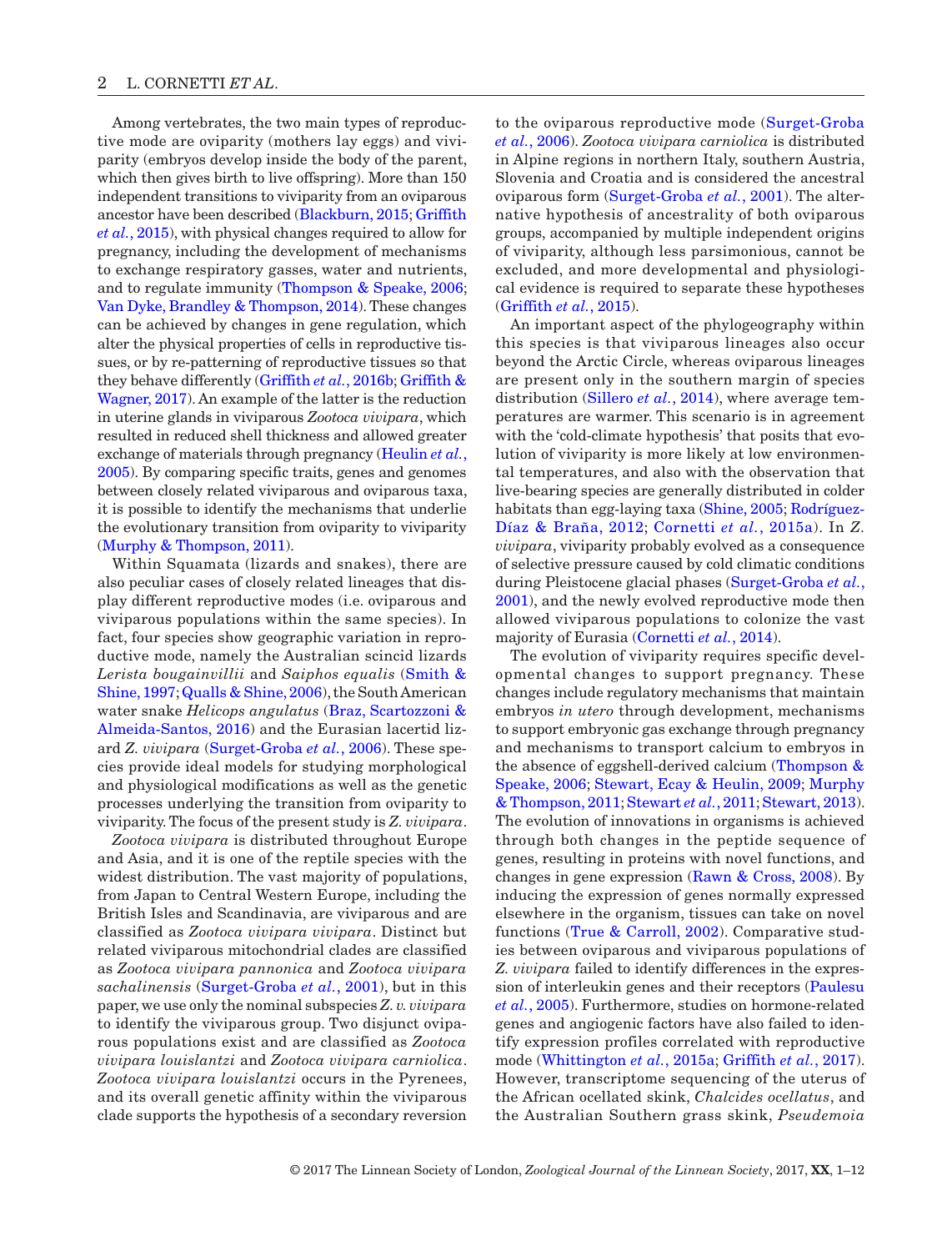*entrecasteauxii*, reveals large changes in gene regulation through pregnancy [\(Brandley](#page-9-11) *et al.*, 2012; [Griffith](#page-9-3) *et al.*[, 2016b\)](#page-9-3). Given that viviparity requires substantial changes in gene expression to support the function of pregnancy, a plausible hypothesis to test is that genetic changes responsible for the evolution of viviparity mostly occur in regions of the genome responsible for gene regulation.

Here we used RAD (restriction-site associated DNA) sequencing of *Z. vivipara* from populations showing different reproductive modes. We initially compared the new genomic data with previous mtDNA and microsatellite inference to better understand the geographic structure of this species. We subsequently focused on the identification of genomic regions or genes possibly associated with the different reproductive modes, by contrasting allele frequencies of oviparous and viviparous populations and conducting genotype–phenotype association tests.

#### MATERIAL AND METHODS

#### Sampling, DNA extraction and library **PREPARATION**

Forty tail tips of *Z. vivipara* adults were collected to cover most of the mitochondrial lineages described in [Surget-Groba](#page-10-4) *et al.* (2006). The capture and handling of lizards complied with national and international ethical guidelines, and the Italian Ministry of Environment and the Environmental Unit of the Autonomous Province of Trento approved capture, handling and tissue sampling (DPN/2D/2003/2267 and 4940–57/B-09-U265-LS-fd). We used tail tissues from individuals already analysed for phylogeographic studies [\(Surget-Groba](#page-10-4) *et al.*, 2006; [Cornetti](#page-9-9) *et al.*, 2014, [2015a](#page-9-8)). All the individuals were previously sequenced at mitochondrial DNA gene *cytochrome b* for subspecies assignment because no single morphometric trait can distinguish the *Z. vivipara* subspecies ([Guillaume](#page-9-12) *et al.*[, 2006\)](#page-9-12). Our sample set included ten individuals of the oviparous subspecies *Z. v. carniolica* from the European Alps (mtDNA: clade A), seven individuals of the oviparous subspecies *Z. v. louislantzi* from the Pyrenees (mtDNA: cladeB), 17 individuals of the viviparous subspecies *Z. v. vivipara* from the European Alps (mtDNA: clade E), plus six additional viviparous individuals of *Z. v. vivipara* representing two additional mtDNA clades (four from clade D and two from clade F). Most of the described mtDNA clades are thus considered (see Supporting Information, Table S1).

Genomic DNA was extracted using the QIAGEN DNeasy Blood and Tissue Kit (QIAGEN Inc., Hilden, Germany). DNA was treated with RNaseA (QIAGEN) and quantified with the fluorometer Qubit 2.0

(Invitrogen). We then prepared libraries for reducing the complexity of the genome by fragmenting genomic DNA with a restriction enzyme (RAD sequencing [[Baird](#page-9-13) *et al.*, 2008]). We digested, with SbfI, 1 μg of DNA for each individual sample in a 50 μL reaction volume. P1 adapter, containing unique barcode, was ligated onto complementary compatible ends for each sample. Individually barcoded samples were pooled and then sheared to an average size of 500 bp using the ultrasonicator Covaris S220 (Covaris Inc., Woburn, MA, USA). A size selection by means of agarose gel extraction was performed to restrict the size range of fragments to that which can be efficiently sequenced on an Illumina flow cell (300–500 bp). Library preparation was completed after ligating P2 adapters that allowed amplification of fragments that incorporated both P1 and P2. The library was run on one lane using Illumina HiSeq2000 and the 100 bp paired-end protocol, at the GenePool (Edinburgh, Scotland).

## Single-nucleotide polymorphism **GENOTYPING**

Quality of the raw Illumina reads was examined with FastQC v0.10.1 ([http://www.bioinformatics.babra](http://www.bioinformatics.babraham.ac.uk/projects/fastqc/)[ham.ac.uk/projects/fastqc/\)](http://www.bioinformatics.babraham.ac.uk/projects/fastqc/), especially for evaluating the possible decrease in quality score along the read length. In fact, reads were trimmed after 75 bp to avoid including low-quality sequence fragments; barcodes and restriction sites were also trimmed resulting in a final read length of 64 bp. Reads with ambiguous barcodes, ambiguous restriction sites or showing low quality were discarded. The quality of the reads was analysed using sliding windows of a length corresponding to 15% of the length of the read. The average quality score was calculated within each window. Whenever the base call accuracy dropped below 90%, corresponding to a Phred score of 10, the read was discarded. Additionally, to have a non-redundant data set, reads identified as PCR clones (i.e. identical in both paired-ends) were reduced to a single copy. The remaining single-end reads (sequences flanking the restriction sites) were then used for single-nucleotide polymorphism (SNP) calling with the software Stacks v 1.02 ([Catchen](#page-9-14) *et al.*, 2013). More specifically, the Perl script denovo\_map.pl was used (1) to align single-end reads into exactly matching stacks, setting six reads as the minimum coverage for each stack; (2) to compare stacks for obtaining a set of loci and call SNPs using a maximum likelihood framework [\(Hohenlohe](#page-9-15) *et al.*, 2010); and (3) to build a catalogue of loci against which all samples were compared. The programme *populations* implemented in Stacks was used to export genotypes.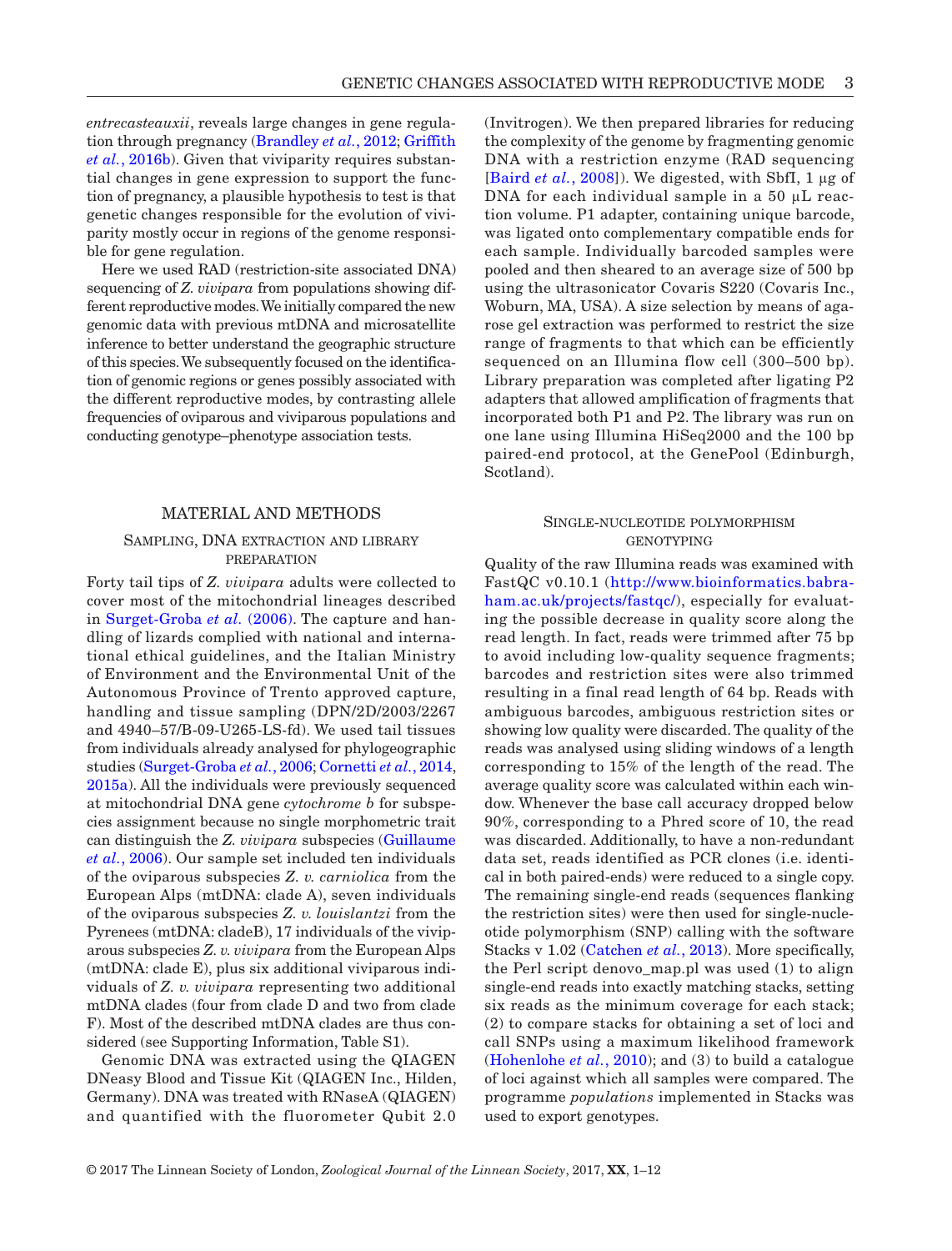# Genomic divergence among individuals and groups

A triangular matrix of genetic distances computed as 1 minus the fraction of shared alleles among pairs of individuals was visualized by a multidimensional scaling (MDS) using *cmdscale* and by a neighbor-joining (NJ) tree using *ape* ([R Core Development Team, 2015\)](#page-10-13). The genomic composition of each individual sampled in the Alps (where the oviparous and the viviparous forms are geographically close and overlap in some areas) was analysed using the methods implemented in STRUCTURE ([Pritchard, Stephens & Donnelly,](#page-10-14)  [2000](#page-10-14)) and Treemix [\(Pickrell & Pritchard, 2012](#page-10-15)). The number of groups in Structure (*K*) was allowed to vary from 2 to 4, running ten independent runs (for each *K*) consisting of 500 000 iterations after a burn-in period of 100000. The analyses were performed twice, allowing a maximum of either 20 or 30% of missing data. Treemix was run allowing zero to five migration edges among the major five groups and computing the fraction of explained variance for each model (a model being a population divergence tree with different numbers of migration edges).

## Defining SNPs possibly involved in the switch in reproductive mode

We defined SNPs that were identified by at least two of three different methods as candidate loci potentially associated with transitions between reproductive modes. We used in this analysis all the SNPs with up to 50% of missing data.

The first method was developed specifically for this species, where the transition between oviparity and viviparity occurred more than once due to a reversal event in *Z. v. louislantzi* from a viviparous ancestor [\(Surget-Groba](#page-10-4) *et al.*, 2006) or, less likely, to multiple origins of viviparity. The method controls for the global evolutionary divergence between oviparous and viviparous subspecies not related to the different reproductive modes, by plausibly assuming that the same relevant loci changed during the reproductive mode transitions occurred within this species. Candidate SNPs were conservatively identified when they simultaneously satisfied the following extreme conditions:  $F_{st} \geq 0.5$  between *Z. v. vivipara* (V) and *Z. v. carniolica* (O);  $F_{st} \geq 0.5$  between *Z. v. vivipara* (V) and *Z. v. louislantzi* (O); and  $F_{st} \leq 0.05$  between *Z. v. carniolica* (O) and *Z. v. louislantzi* (O). The  $F_{st}$  distributions in the three comparisons, with the result produced by the chosen cutoff values, are reported in Supporting Information, Figure S1.

Second, we used the method genome-wide efficient mixed-model association (GEMMA) ([Zhou & Stephens,](#page-11-5) [2012\)](#page-11-5), which calculates statistical genotype–phenotype association implementing the GEMMA algorithm. The univariate linear mixed model with Wald test was used, providing as input files the subset of markers with less than 50% of missing data and a centred genotype relatedness matrix estimated from our genotypes. *P*-values from the Wald test were corrected for multiple testing ([Benjamini & Hochberg, 1995](#page-9-16)), and SNPs with corrected *P*-values lower than 0.05 were retained as possibly associated with the reproductive trait.

Third, we tested for significant association between genotypes and the reproductive mode with TASSEL 4.0 ([Bradbury](#page-9-17) *et al.*, 2007). We initially estimated the genetic composition of each individual and the most probable number *K* of genetically homogeneous groups using STRUCTURE v2.3.4 ([Pritchard](#page-10-14) *et al.*, [2000\)](#page-10-14) running ten independent runs consisting of 500 000 iterations after a burn-in period of 100 000 for all *K* values between 1 and 5. This analysis was conducted on a subset of 3000 randomly selected unlinked SNPs among the total number of polymorphisms obtained (see below). The most likely number of  $K(K = 3)$  was estimated using STRUCTURE HARVESTER [\(Evanno, Regnaut & Goudet, 2005;](#page-9-18) [Earl](#page-9-19)  [& VonHoldt, 2012](#page-9-19)). The resultant Q-matrix and a kinship matrix were used to correct for population structure in the mixed linear model [\(Zhang](#page-11-6) *et al.*, 2010) applied for genotype–phenotype association implemented in TASSEL. The genotype association with the trait (reproductive mode, oviparity or viviparity) was considered to be significant if *P* < 0.05, after correction for multiple testing ([Benjamini & Hochberg,](#page-9-16)  [1995\)](#page-9-16).

### Linking polymorphisms under selection with annotated genes

Both single-end RAD-seq loci and the mini-contigs generated using the paired-end reads were blasted against a DNA data set of 21913 *Anolis carolinensis* complete genes [exons and introns, extracted from ENSEMBL database using BIOMART [\(Smedley](#page-10-16) *et al.*, 2015)] with dc-megablast [\(Morgulis](#page-9-20) *et al.*, 2008), to identify putative homologous genes between the two species. Mini-contigs for each RAD locus were assembled from paired-end reads using the Perl script exec\_velvet.pl implemented in Stacks. Only sequences showing at least 80% of identity for at least 40% of their length were retained. We also followed a protein-based reciprocal blast approach to identify putative homologous genes. All the possible translations of the loci putatively under selection were blasted with tBLASTx ([Camacho](#page-9-21) *et al.*, 2009) to the translated *A. carolinensis* transcriptome. The best hits were blasted back (again with tBLASTx) to all the translated RAD contigs. Two lists of putatively homologous genes between *Z. vivipara* and *A. carolinensis* were then obtained. In the c-list (conservative list), we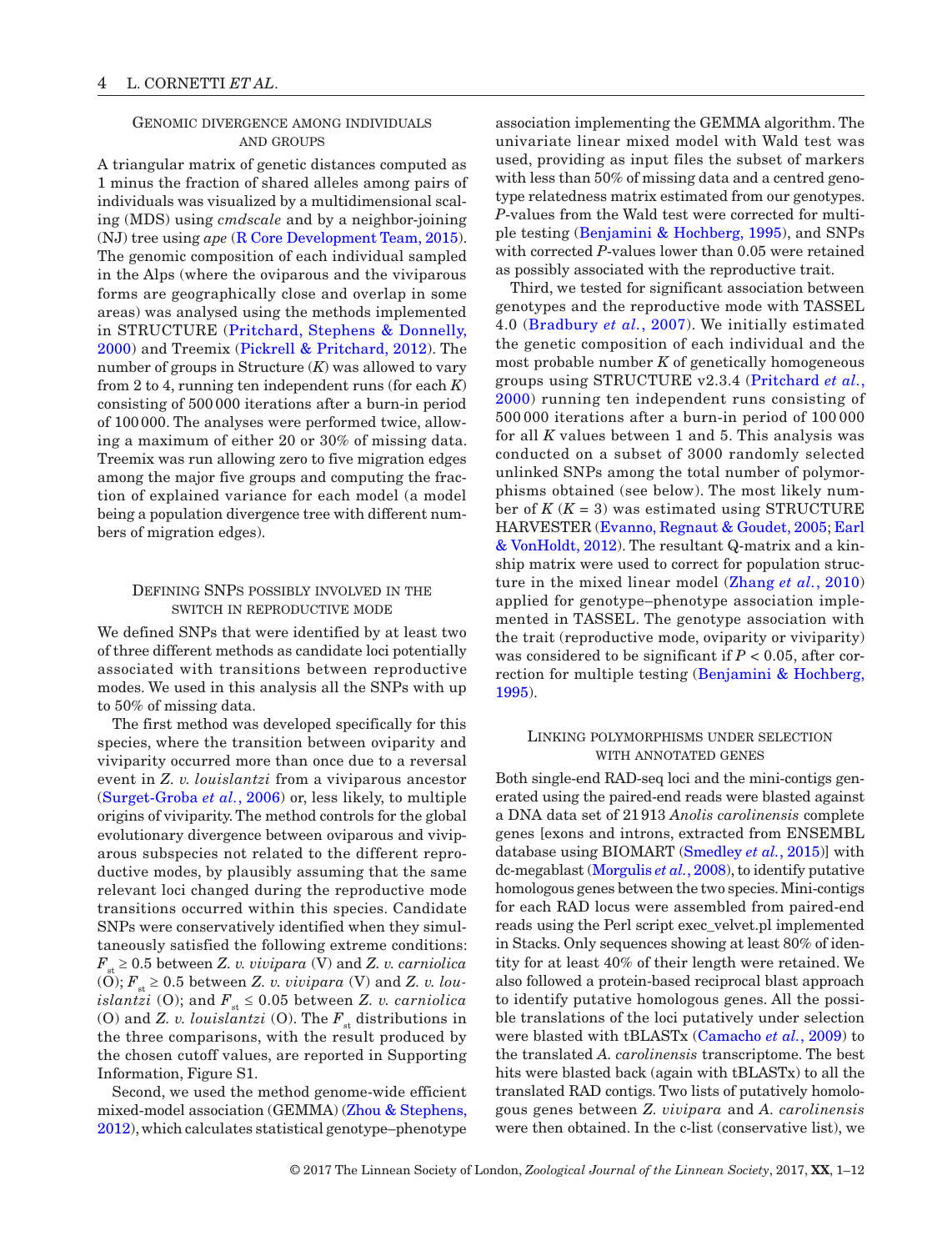included only the genes showing an  $E$ -value <  $10^{-6}$  in the forward or the reverse fragment under the DNA and the protein approaches. We included in the i-list (inclusive list) the genes identified by either the DNA or the protein approaches (i.e. the genes in the c-list plus the genes identified only by one approach). PantherDB ([Thomas](#page-11-7) *et al.*, 2003) was used to identify the Gene Ontology (GO) category of each gene in the p-list. A test of overrepresentation was finally performed on the p-list and the i-list using an integrated tool in PantherDB. Specifically, we compared the proportions of GO terms in the set of loci putatively associated with the transition in reproductive mode with the proportions observed in the *A. carolinensis* genome.

#### RESULTS

#### SNP genotyping

The RAD sequencing experiment produced 146439826 paired-end raw reads. We discarded reads with ambiguous barcodes (24 270), ambiguous restriction sites (31 474 031) and reads with low base call accuracy (5830599). PCR clones, corresponding to 59.4% of the total, were reduced to a single copy. The accession for the Illumina reads in SRA is SRP109076, while the BioProject accession is PRJNA390236. Stack files will be available upon request. Genotypic calling was performed using the retained 22197925 single-end reads. According to the decay in quality score along read length indicated by FastQC, we trimmed the last 25 bp to guarantee reliable SNP calling. We identified a total of 45 151 contigs and 80 792 SNPs (minimum coverage of 6× in at least two individuals), selected from the single-end reads showing no more than five polymorphisms. These SNPs were used to describe the overall genetic variation within and between lineages. Details of the reads and the average coverage per individual are given in Supporting Information, Table S1.

## Phylogeographic analysis

The MDS plot [\(Fig.](#page-4-0) 1A) supports the existence of three major genomic groups, clearly corresponding to the different reproductive modes and the different evolutionary history of the oviparous populations that has been suggested for this species ([Surget-Groba](#page-11-3) *et al.*, [2001](#page-11-3)). Along the first axis, the oviparous *Z. v. carniolica* (the group with the ancestral oviparous state) is separated from a group composed by the viviparous *Z. v. vivipara* individuals and the oviparous *Z. v. louislantzi*, with the latter probably having a secondary derived mode of reproduction evolved from a viviparous ancestor ([Surget-Groba](#page-10-4) *et al.*, 2006). The individuals sampled in the same Eastern Alps area but with different reproductive mode (*Z. v. carniolica* and *Z. v. vivipara*, see [Fig.](#page-4-0) 1A) are genetically very different, supporting the hypothesis that hybridization does not occur (or does not produce offspring) in natural sympatric conditions [\(Cornetti](#page-9-22) *et al.*, 2015b). *Zootoca v. vivipara* and *Z. v. louislantzi* then form two distinct groups separated along the *Y*-axis ([Fig.](#page-4-0) 1A). There is also genetic substructure, especially in the individual tree [\(Fig.](#page-4-0) 1B), in *Z. v. vivipara*, where individuals belonging to different mtDNA clades and sampled in different countries show some level of genetic heterogeneity. The total number of SNPs used in the MDS analysis and in the NJ tree was 80 792, and the average number of SNPs used in the pairwise comparisons was 7795.0. The individuals sampled in the Alps and analysed with STRUCTURE (ten belonging to the *Z. v. carniolica* mtDNA oviparous lineage, and 19 to the *Z. v. vivipara* mtDNA viviparous lineage) can be unequivocally be assigned to either the *Z. v. carniolica* or the *Z. v. vivipara* clades, without signatures of hybridization ([Fig.](#page-5-0) 2). It is worth noting that, with  $K = 2$ , two viviparous individuals from Austria (sampled far from the region were the two forms overlap geographically) seemed to show a mixed contribution, but with  $K > 2$ , it becomes clear that the apparent



<span id="page-4-0"></span>**Figure 1.** A, multidimensional scaling. B, unrooted neighbor-joining tree based on pairwise distances between individuals computed from a matrix of 80792 SNPs. Abbrev: O, oviparous; V, viviparous.

© 2017 The Linnean Society of London, *Zoological Journal of the Linnean Society*, 2017, **XX**, 1–12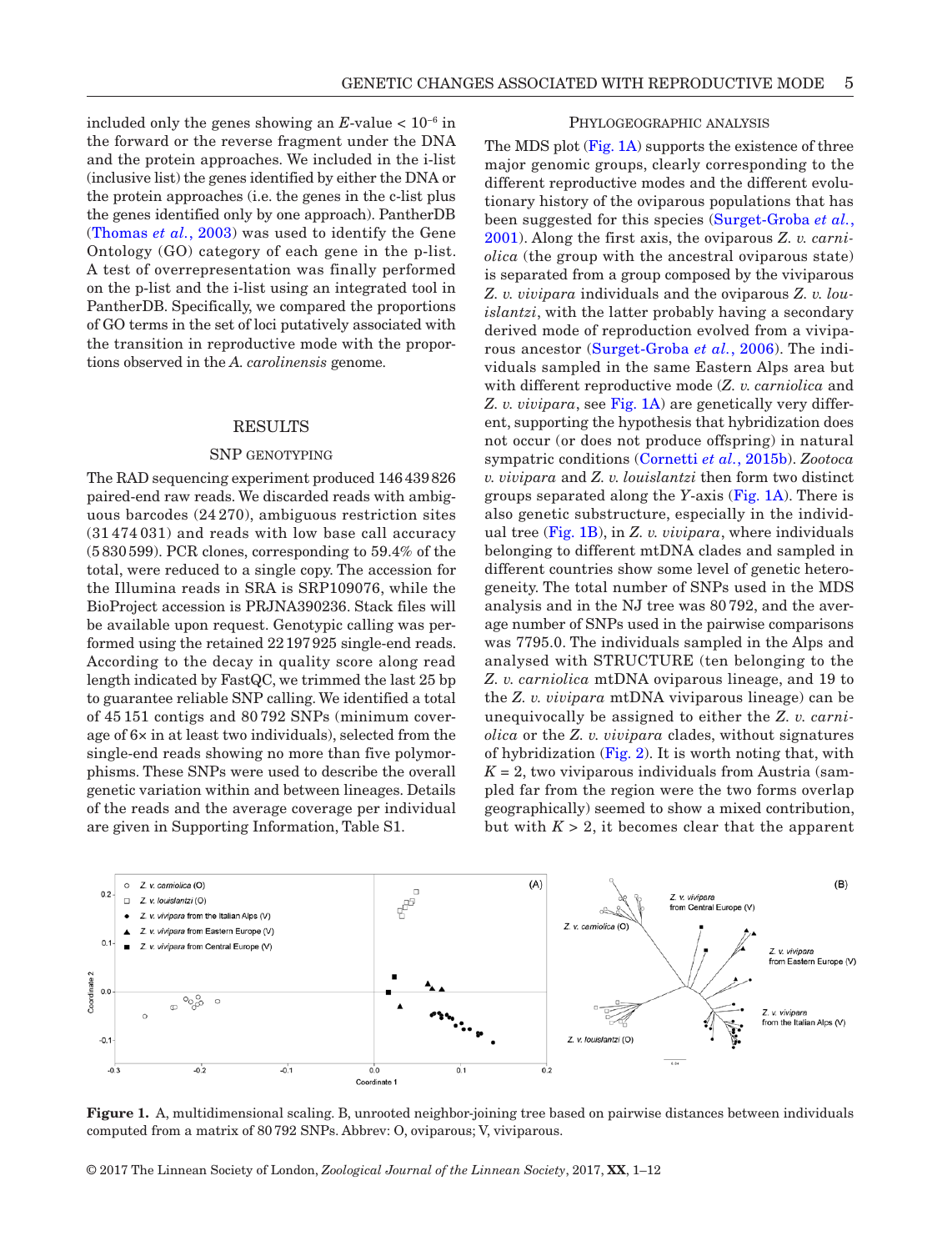

**Figure 2.** STRUCTURE results [based on 1403 single-nucleotide polymorphisms (SNPs) with < 30% of missing data] and geographic position of 29 Alpine individuals. Each individual is represented by a rectangle composed of three vertical bars corresponding to its genomic composition when *K* was fixed to 2, 3 and 4, respectively. Four individuals in the Western area are reported within a grey square to indicate that they come from a location where *Zootoca vivipara vivipara* and *Zootoca vivipara carniolica* live in sintopy and were sampled few metres apart from each other. The results are identical allowing 20% of missing data (602 usable SNPs).

oviparous ancestry found for  $K = 2$  corresponds actually to a second viviparous component. Finally, when the Treemix approach was applied to all the five major groups, a tree with zero edges (i.e. no admixture) explained 99.85% of the variance. When a single migration edge was allowed, this was found to join two geographically and genetically close viviparous populations (Alps and Central Europe), and the variance explained by the model reaches 100%. In other words, a model without any introgression between viviparous and oviparous groups is able to entirely explain the genetic data.

#### Genes with SNPs correlated with the switch in reproductive mode

The analysis aimed at the identification of genes associated with reproductive mode was performed on a restricted set of 4908 SNPs with less than 50% of missing data. This analysis extracted 217 SNPs in 175 loci (Supporting Information, Fig. S2). A set of 34 loci were identified as putative homologs of an *A. carolinensis* gene using the DNA (BLAST) approach, and 33 loci were identified as putative homologs of an *A. carolinensis* gene using the protein (tBLASTx) approach. The c-list included 22 genes (genes identified by both approaches), and the i-list included 45 genes (genes identified by at least one approach). All these genes are listed in Supporting Information, Table S2. It is important to note that the two approaches use different data and should not be considered as two alternative methods to find the same set of SNPs. For example, relevant <span id="page-5-0"></span>genes without RAD loci in the coding region cannot be found by the protein-based approach, and large divergence at synonymous sites can prevent mapping when the DNA-based approach is used. In other words, even if genes in c-list are directly associated with SNPs in the coding region that safely map both at the DNA and at the protein level, this list probably fails to identify other relevant genes. We therefore believe that also the genes included in the i-list, but not in the c-list, should be evaluated with attention.

The biological role of the candidate genes is rather heterogeneous (see Supporting Information, Table S3), with a range of GO terms that include cytoskeleton organization, protease function, immune system processes, metabolic processes, transport, protein folding, cell adhesion, signalling and regulation of transcription. The small number of loci with a large variety of functions is probably responsible for the observed lack of significance in overrepresentation of GO terms considering both the c-list and i-list (see Supporting Information, Table S4 for the overrepresentation analysis performed on the c-list). Nevertheless, ~27 and 29% of the genes in the c-list and i-list, respectively, can be classified as transcription regulators, and 9% of the genes in the i-list are protease enzymes ([Table](#page-6-0) 1).

## DISCUSSION

This study is the first analysis of the genomic differences between populations of the common lizard *Z. vivipara* with different reproductive modes across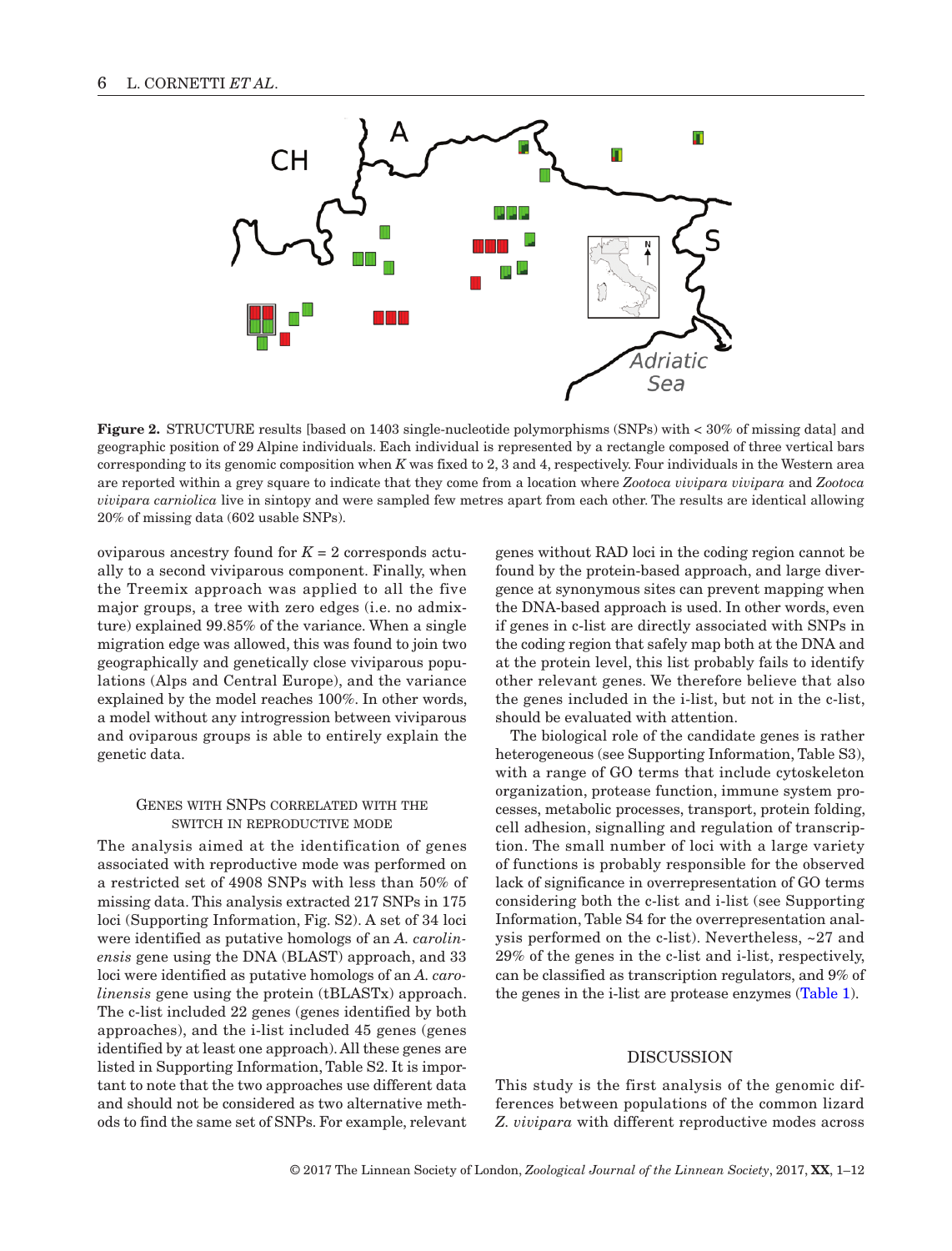| <b>ENSEMBL ID</b>                     | Gene symbol | Gene name                                                                                   | Function description                                                                                                                                                                                                                          |
|---------------------------------------|-------------|---------------------------------------------------------------------------------------------|-----------------------------------------------------------------------------------------------------------------------------------------------------------------------------------------------------------------------------------------------|
| ENSACAG00000022140 TFE3*              |             | TRANSCRIPTION FACTOR<br>E3                                                                  | This gene encodes a basic helix-loop-helix<br>domain-containing transcription factor that<br>binds MUE3-type E-box sequences in the<br>promoter of genes.                                                                                     |
| ENSACAG00000010833 EIF4E2*            |             | <b>EUKARYOTIC</b><br><b>TRANSLATION</b><br><b>INITIATION FACTOR 4E</b><br>TYPE <sub>2</sub> | It recognizes and binds the 7-methylguano-<br>sine-containing mRNA cap during an early<br>step in the initiation of protein synthesis<br>and facilitates ribosome binding by induc-<br>ing the unwinding of the mRNAs secondary<br>structures |
| ENSACAG00000008719 SOX9*              |             | <b>TRANSCRIPTION FACTOR</b><br>SOX9                                                         | The protein encoded by this gene recognizes<br>the sequence CCTTGAG along with other<br>members of the HMG-box class DNA-<br>binding proteins                                                                                                 |
| ENSACAG00000013802 DACH2 <sup>†</sup> |             | DACHSHUND HOMOLOG 2                                                                         | The encoded protein may be involved in regu-<br>lation of organogenesis and myogenesis, and<br>may play a role in premature ovarian failure                                                                                                   |
| ENSACAG00000014366 BACH2+             |             | <b>TRANSCRIPTION</b><br><b>REGULATOR PROTEIN</b><br>BACH <sub>2</sub>                       | Transcriptional regulator that acts as repres-<br>sor or activator                                                                                                                                                                            |
| ENSACAG00000017962 KAT2A*             |             | <b>HISTONE</b><br><b>ACETYLTRANSFERASE</b><br>KAT2A                                         | Histone acetyltransferase that functions<br>primarily as a transcriptional activator                                                                                                                                                          |
| ENSACAG00000002423 SMARCA2*           |             | <b>GLOBAL TRANSCRIPTION</b><br><b>ACTIVATOR</b><br>SNF2L2-RELATED                           | Members of this family have helicase and<br>ATPase activities and are thought to regu-<br>late transcription of certain genes by alter-<br>ing the chromatin structure around those<br>genes                                                  |
|                                       |             | ENSACAG00000011931 LOC100563157* RNA BINDING PROTEIN<br><b>FOX1 HOMOLOG 1</b>               | This gene encodes an RNA binding protein<br>that is thought to be a key regulator of<br>alternative exon splicing in the nervous<br>system and other cell types                                                                               |
| ENSACAG00000006538 CLUH <sup>+</sup>  |             | <b>CLUSTERED</b><br>MITOCHONDRIA<br>PROTEIN HOMOLOG                                         | This gene binds mRNAs of nuclear-encoded<br>mitochondrial proteins in the cytoplasm and<br>regulates transport or translation of these<br>transcripts close to mitochondria, playing a<br>role in mitochondrial biogenesis                    |
| ENSACAG00000012332 SNAI2 <sup>†</sup> |             | <b>SNAIL FAMILY ZINC</b><br>FINGER 2                                                        | Transcriptional repressor that modulates both<br>activator-dependent and basal transcription                                                                                                                                                  |
| ENSACAG00000011132 NOTCH1#            |             | NEUROGENIC LOCUS<br>NOTCH HOMOLOG<br>PROTEIN 1                                              | Notch signalling is an intercellular signal-<br>ling pathway that regulates interactions<br>between adjacent cells through binding<br>of Notch family receptors to their cognate<br>ligands                                                   |
| ENSACAG00000017318 WIZ <sup>#</sup>   |             | PROTEIN WIZ (WIDE<br><b>INTERSPERSED ZINC</b><br>FINGER)                                    | This gene is involved in protein and metal ion<br>binding                                                                                                                                                                                     |

<span id="page-6-0"></span>**Table 1.** List of the 12 genes with regulatory functions observed among the 45 genes (the i-list) that contain polymorphisms associated with the reproductive mode in *Zootoca vivipara*

The function description is reported according to GeneCards [\(www.genecards.org](http://www.genecards.org)).

\*The gene was identified with both the BLAST and the tBLASTx approach.

† The gene was identified only with the BLAST approach.

‡ The gene was identified only with the tBLASTx approach.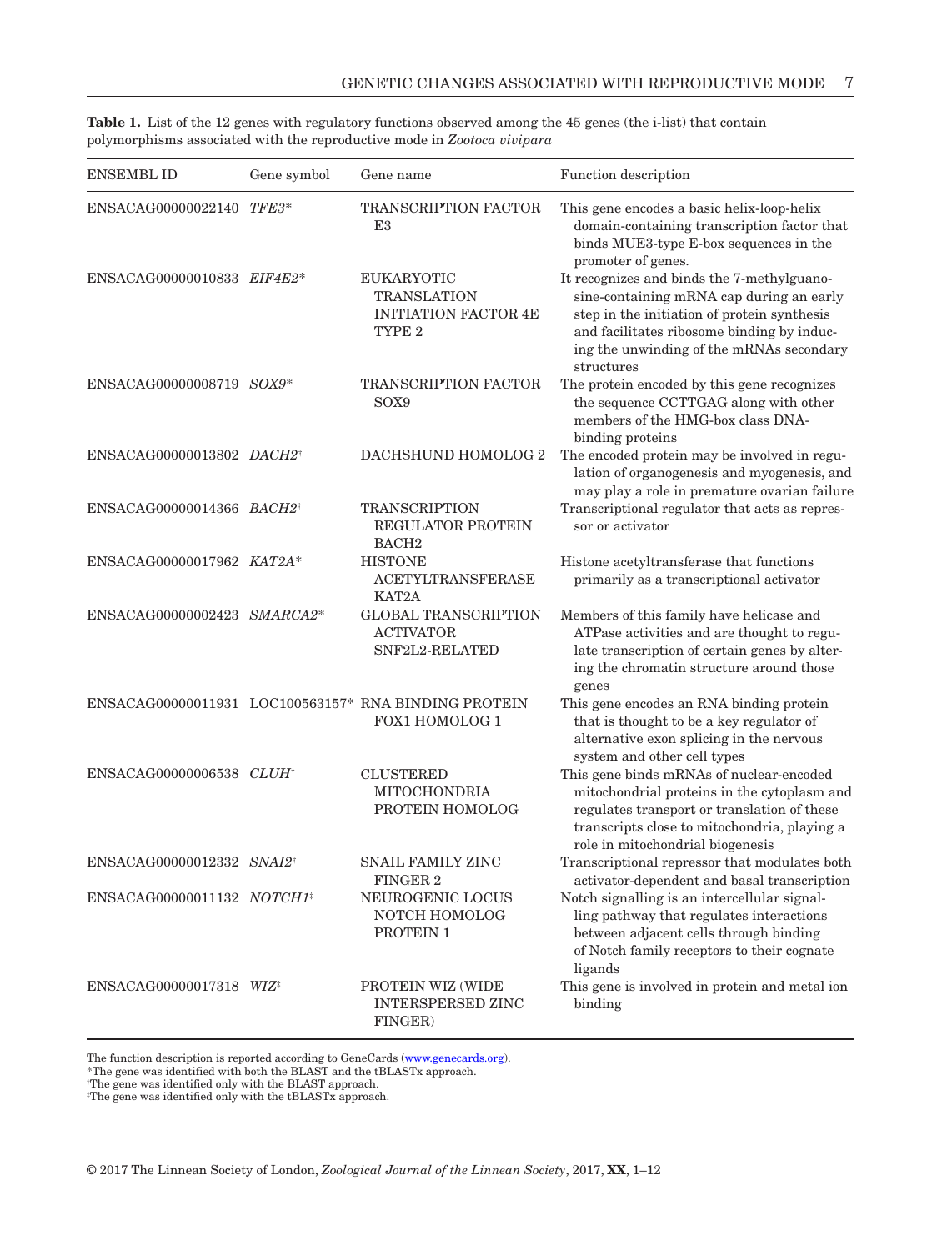its distributional range. Three main genetic clusters can be clearly distinguished, corresponding to the two oviparous subspecies *Z. v. carniolica* and *Z. v. louislantzi* and to the viviparous *Z. v. vivipara*. This pattern reflects the species genetic diversity, which has been shaped by geography and differential reproductive mode. In addition, gene flow between the subspecies *Z. v. vivipara* and *Z. v. carniolica*, which live sympatrically in the Alps, is very unlikely, at least in recent times, as previously suggested [\(Cornetti](#page-9-22) *et al.*, 2015b).

We conservatively identified 22 annotated genes putatively associated with different reproductive modes based on their pattern at the coding sequence and their significant mapping (both at protein and DNA level) to the reference genome of *A. carolinensis*. Additional 23 genes were found when mapping was based only on the DNA or on the protein approach. These genes are associated with diverse biological processes, which probably reflect the complex changes to physiology and morphology that occur in the transition from oviparity to viviparity. However, a considerable fraction of these candidate genes (almost 30%, independently of how candidate genes are identified) are involved in transcriptional regulation. We suggest that these genes play an important role in the transition between oviparity and viviparity, and we discuss this point in the following section.

#### Reproductive mode and gene expression

We identified 12 candidate genes putatively involved in transcriptional regulation ([Table](#page-6-0) 1). Changes to the protein sequence of regulators of transcription (e.g. transcription factors and cofactors) can result in changes to both the expression and diversity of target genes ([Hsia & McGinnis, 2003\)](#page-9-23). The physiological effects of changes to regulatory proteins will depend on where these proteins are expressed, how the polymorphism alters the amino acid sequence and the targets that the regulators interact with. Of our 12 candidate genes classified as transcriptional regulators, at least three genes are regulators of uterine development in eutherians. Their identification as candidates producing parity mode differences by our RAD-seq analysis further supports the involvement of these transcriptional regulators in the evolution of reproductive mode in *Z. vivipara*.

The evolution of viviparity is likely to involve physiological changes to three distinct tissues: the uterus, the ovary and extra-embryonic membranes. We used data from the Human Protein Atlas ([Uhlén](#page-11-8) *et al.*, [2015\)](#page-11-8) to identify whether our candidate regulators of transcription are expressed in human female reproductive tissues: either the endometrium, ovary, or trophoblast (referred to as the placenta in the Human Protein Atlas). In humans, the trophoblast forms from the chorioallantoic membrane, a tissue homologous to that forming the embryonic component of the placenta in *Z. vivipara*. All 12 transcriptional regulators exhibited protein localization in one of these tissue types, except *EIF4E2*. Furthermore, all 12 regulators are also expressed in the uterus and chorioallantoic membrane of both oviparous and viviparous skinks [\(Griffith](#page-9-24) *et al*., 2016a, b, [2017\)](#page-9-4), suggesting that these regulators may be ancestrally expressed in the female amniote reproductive tract and extra-embryonic membranes. Given that the majority of these genes localize to reproductive tissues in mammals and are expressed in the squamate uterus and embryonic placental tissues, any modification to their protein sequence, which results in changes in protein function, will alter the gene expression landscape, potentially altering the reproductive physiology of *Z. vivipara*.

One of the striking genomic level changes observed in viviparous lizards is that they exhibit complex changes in uterine gene expression during pregnancy and appear to have a new pregnancy-specific state of gene regulation [\(Griffith & Wagner, 2017;](#page-9-4) [Griffith](#page-9-10) *et al.*[, 2016b\)](#page-9-10). Therefore, it is exciting that our study has identified a significant number of transcription factors that are expressed in the uterus of both viviparous and oviparous lizards. Furthermore, three of these transcription factors are known to have important regulatory functions in the uterus of mammals during pregnancy, and we discuss them in detail: *DACH2*, *SOX9* and *NOTCH1*.

The Dachshund Family Transcription Factor 2 (*DACH2*) is a transcription co-factor with highly conserved protein interacting domains. Knockouts of *DACH2* in female mice result in developmental failure of the female reproductive tract ([Davis](#page-9-25) *et al.*, 2008). Knockouts in males produce no similar defect, suggesting that the gene is important for the specialization of the female reproductive tract in mammals. In *Drosophila*, Dachshund, an ortholog of the human *DACH2* gene, facilitates development of the male and female reproductive tract ([Keisman & Baker, 2001\)](#page-9-26), suggesting that the function of this gene is broadly conserved across bilateral animals. Furthermore, *DACH2* is expressed in the oviduct of both viviparous (*P. entrecasteauxii*) and oviparous scincid lizards (*L. bougainvillii* and *Lampropholis guichenoti*; Griffith *et al*., 2016b).

*SOX9* is another putative transcriptional regulator identified in our study. In mammals, transcription factor *SOX9* is important for the development of the male phenotype. While *SOX9* is crucial for male development, the protein is also important for the development of glandular epithelium in the human endometrium [\(Gonzalez, 2012](#page-9-27)). *SOX9* is expressed in the uterine tissue of both gravid and non-reproductive oviparous and viviparous skinks, and may therefore also be important for squamate uterine development [\(Brandley](#page-9-11) *et al.*, 2012; [Griffith](#page-9-10) *et al.*, 2016b).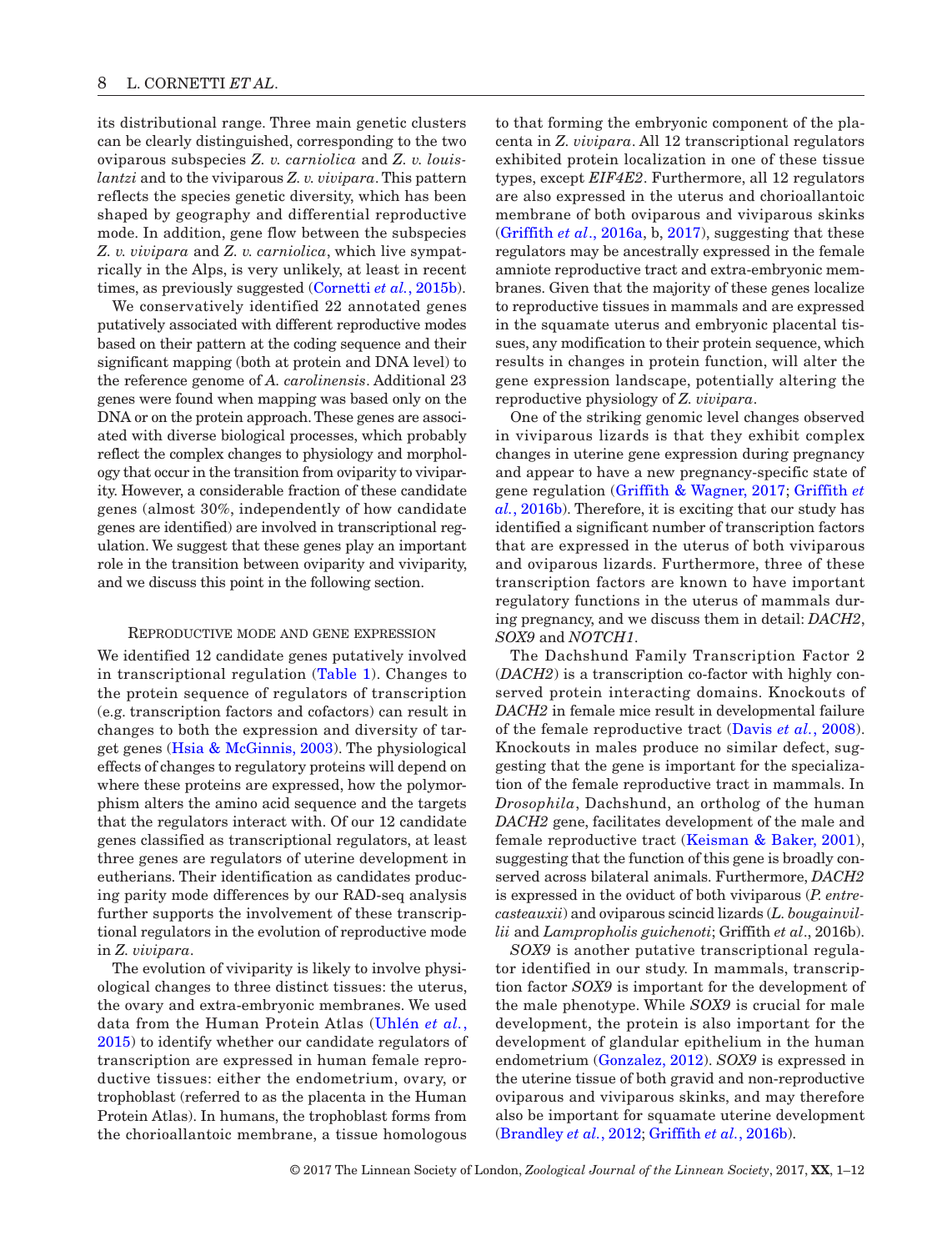*NOTCH1* is a cell surface receptor in the *NOTCH* signalling pathway and is important for regulating cell-fate determination. *NOTCH1* is a key regulator of endometrial remodelling during pregnancy. Specifically, *NOTCH1* is essential for the maintenance of endometrial stromal cells and decidualization of the uterus ([PrabhuDas](#page-10-17) *et al.*, 2015). Decreased *NOTCH1* production is associated with endometriosis in women (Su *et al.*[, 2015](#page-10-18)). Uterine remodelling is probably a fundamental process for viviparous amniotes as it is necessary for the increased uterine vasculature necessary for embryonic gas exchange ([Griffith & Wagner, 2017\)](#page-9-4). The role of *NOTCH1* in *Z. vivipara* during reproduction requires further characterization but, as in mammals, evolution of the *NOTCH1* gene may allow for changes in gene expression associated with the remodelling of the uterus for pregnancy in viviparous lizards. Together, these results suggest that *DACH2*, *SOX9* and *NOTCH1* are likely to function as regulators of uterine development in *Z. vivipara*. Changes in the protein sequence of these genes may result in changes in uterine gene regulation, potentially providing the regulatory changes necessary to support the evolution of viviparity.

Our data set identifies SNPs in key regulatory genes that are correlated with changes in reproductive mode. These candidate genes could support the gene expression changes required for the evolution of viviparity, which have been shown in other studies ([Brandley](#page-9-11) *et al.*[, 2012;](#page-9-11) [Griffith](#page-9-3) *et al.*, 2016b). However, more work is needed to test whether this correlation is causative; in particular, transcriptomic studies are needed to identify changes in gene regulation consistent with changes in reproductive mode, followed by functional studies to test the impacts of the identified SNPs in *Z. vivipara* tissues *in vitro*.

## Reproductive mode and enzymes

A final comment is dedicated to the candidate genes that may be involved in the evolution of viviparity by modifying the properties of enzymes in reproductive tissues. In fact, about 10% of the genes found in the most inclusive list (4 out of 45) encoded protease enzymes. Proteases are enzymes that cleave proteins at specific amino acid sites inside cells. These enzymes play an important role in the development of the uterus and placental tissues during pregnancy in both mammals and reptiles [\(Salamonsen & Nie, 2002;](#page-10-19) [Song,](#page-10-20) [Spencer & Bazer, 2005](#page-10-20); Song *et al.*[, 2010](#page-10-21); [Brandley](#page-9-11) *et al.*[, 2012](#page-9-11); [Griffith](#page-9-3) *et al.*, 2016b) and are also critical for processes of pregnancy in viviparous fishes including seahorses ([Whittington](#page-11-9) *et al.*, 2015b). In the viviparous skink *C. ocellatus*, the expression of Cathepsin L accounts for 5% of total uterine transcription during

pregnancy ([Brandley](#page-9-11) *et al.*, 2012). The association of protease genes with lizard reproductive mode and the expression of proteases in the amniote uterus suggest that changes to the chemical properties of proteases may result in functional modification of these enzymes. We propose that the three protease genes expressed in the uterus or extra-embryonic membranes of *Z. vivipara* support changes to uterine morphology during pregnancy.

#### CONCLUSIONS

The evolution of viviparity from oviparity requires a suite of physiological changes to reproductive tissues that facilitate the internal incubation of embryos. Our results support the idea that these physiological changes are underpinned by modifications at a correspondingly extensive suite of genes, making the multiple origins of viviparity in vertebrates ([Blackburn,](#page-9-2) [2015\)](#page-9-2) even more remarkable. Our identification of regulator genes involved in the transition between reproductive modes confirms recent evidence of large-scale regulatory changes involved in the evolution of mammalian and reptile pregnancy ([Griffith](#page-9-3) *et al.*, 2016b; [Lynch](#page-9-28) *et al.*, 2016).

While our RAD-seq approach has identified genes associated with parity mode in *Z. vivipara*, these findings represent a correlation rather than a detailed identification of causal genetic changes involved in transitions between reproductive modes. This work provides the foundation for functional analyses of the candidate *Z. vivipara* genes identified here, which will ultimately be required to determine their mode of action and potential role in driving the evolution of viviparity.

## ACKNOWLEDGEMENTS

We thank Michael W. Bruford (Cardiff University) for hosting LC in his laboratory during the initial phases of the project and Peter Kille, Craig Anderson and Pierfrancesco Sechi for their helpful suggestions during library preparation. We also thank Benoit Heulin who provided tissue of some of the samples analysed here.

## **REFERENCES**

- <span id="page-8-1"></span>**Adams SM, Biazik J, Stewart RL, Murphy CR, Thompson MB. 2007.** Fundamentals of viviparity: comparison of seasonal changes in the uterine epithelium of oviparous and viviparous *Lerista bougainvillii* (Squamata: Scincidae). *Journal of Morphology* **268:** 624–635.
- <span id="page-8-0"></span>**Angelini F, Ghiara G. 1984.** Reproductive modes and strategies in vertebrate evolution. *Bolletino di Zoologia* **51:** 121–203.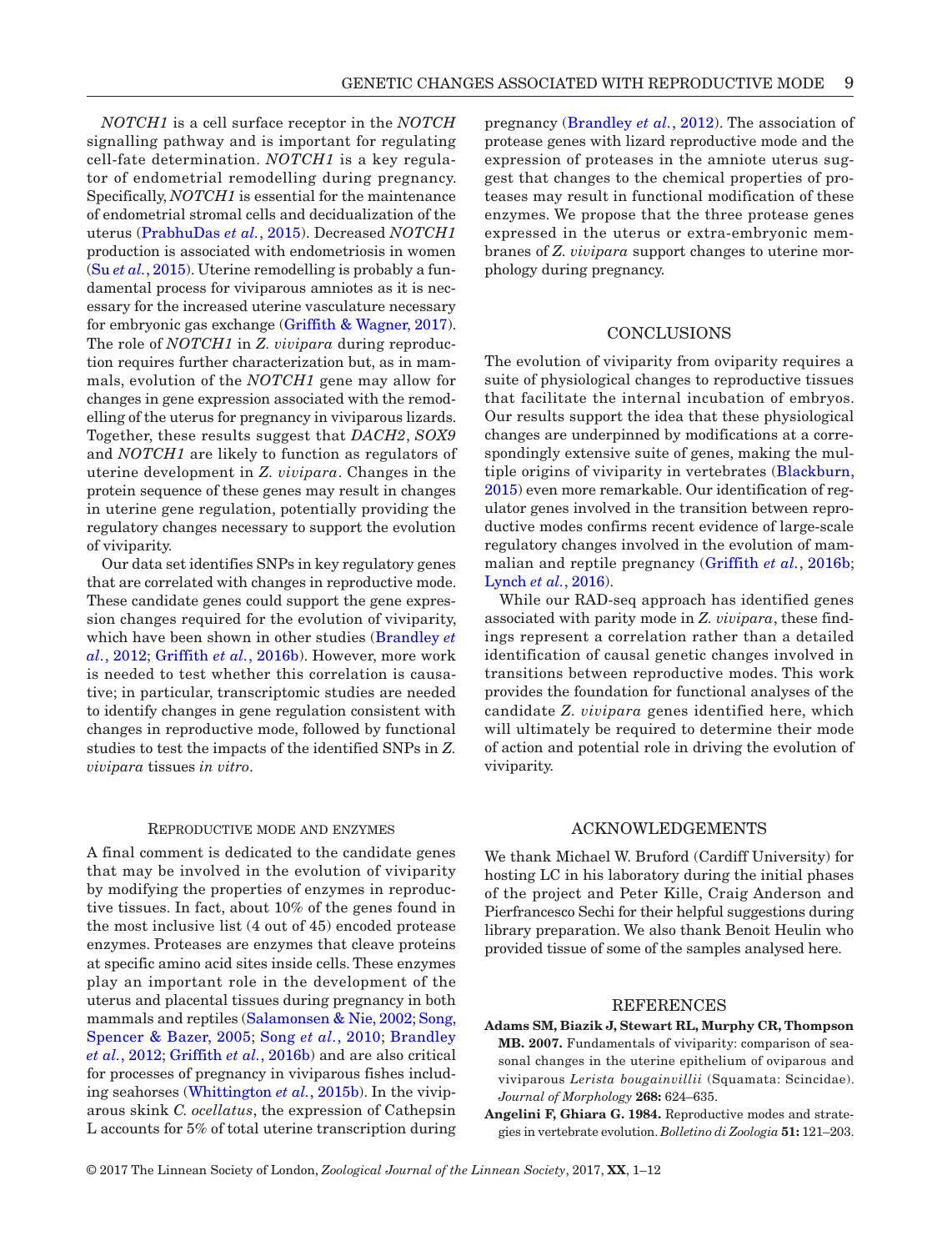- <span id="page-9-13"></span>**Baird NA, Etter PD, Atwood TS, Currey MC, Shiver AL, Lewis ZA, Selker EU, Cresko WA, Johnson EA. 2008.** Rapid SNP discovery and genetic mapping using sequenced RAD markers. *PLoS ONE* **3:** 1–7.
- <span id="page-9-16"></span>**Benjamini Y, Hochberg Y. 1995.** Controlling the false discovery rate: a practical and powerful approach to multiple testing. *Journal of the Royal Statistical Society. Series B (Methodological)* **57:** 289–300.
- <span id="page-9-2"></span>**Blackburn DG. 2015.** Evolution of vertebrate viviparity and specializations for fetal nutrition: a quantitative and qualitative analysis. *Journal of Morphology* **276:** 961–990.
- <span id="page-9-17"></span>**Bradbury PJ, Zhang Z, Kroon DE, Casstevens TM, Ramdoss Y, Buckler ES. 2007.** TASSEL: software for association mapping of complex traits in diverse samples. *Bioinformatics* **23:** 2633–2635.
- <span id="page-9-11"></span>**Brandley MC, Young RL, Warren DL, Thompson MB, Wagner GP. 2012.** Uterine gene expression in the livebearing lizard, *Chalcides ocellatus*, reveals convergence of squamate reptile and mammalian pregnancy mechanisms. *Genome Biology and Evolution* **4:** 394–411.
- <span id="page-9-6"></span>**Braz HB, Scartozzoni RR, Almeida-Santos SM. 2016.** Reproductive modes of the South American water snakes: a study system for the evolution of viviparity in squamate reptiles. *Zoologischer Anzeiger: A Journal of Comparative Zoology* **263:** 33–44.
- <span id="page-9-21"></span>**Camacho C, Coulouris G, Avagyan V, Ma N, Papadopoulos J, Bealer K, Madden TL. 2009.** BLAST+: architecture and applications. *BMC Bioinformatics* **10:** 421.
- <span id="page-9-14"></span>**Catchen J, Hohenlohe PA, Bassham S, Amores A, Cresko**  WA. 2013. Stacks: an analysis tool set for population genomics. *Molecular Ecology* **22:** 3124–3140.
- <span id="page-9-8"></span>**Cornetti L, Belluardo F, Ghielmi S, Giovine G, Ficetola GF, Bertorelle G, Vernesi C, Hauffe HC. 2015a.** Reproductive isolation between oviparous and viviparous lineages of the Eurasian common lizard *Zootoca vivipara* in a contact zone. *Biological Journal of the Linnean Society* **114:**  566–573.
- <span id="page-9-22"></span>**Cornetti L, Ficetola GF, Hoban S, Vernesi C. 2015b.** Genetic and ecological data reveal species boundaries between viviparous and oviparous lizard lineages. *Heredity* **115:** 517–526.
- <span id="page-9-9"></span>**Cornetti L, Menegon M, Giovine G, Heulin B, Vernesi C. 2014.** Mitochondrial and nuclear DNA survey of *Zootoca vivipara* across the eastern Italian Alps: evolutionary relationships, historical demography and conservation implications. *PLoS ONE* **9:** e85912.
- <span id="page-9-25"></span>**Davis RJ, Harding M, Moayedi Y, Mardon G. 2008.** Mouse Dach1 and Dach2 are redundantly required for Müllerian duct development. *Genesis* **46:** 205–213.
- <span id="page-9-19"></span>**Earl DA, VonHoldt BM. 2012.** STRUCTURE HARVESTER: a website and program for visualizing STRUCTURE output and implementing the Evanno method. *Conservation Genetics Resources* **4:** 359–361.
- <span id="page-9-18"></span>**Evanno G, Regnaut S, Goudet J. 2005.** Detecting the number of clusters of individuals using the software STRUCTURE: a simulation study. *Molecular Ecology* **14:** 2611–2620.
- <span id="page-9-27"></span>**Gonzalez G. 2012.** *Role of SOX9 in uterine gland development and disease initiation*. Unpublished Thesis, University of Texas, Houston, MD Anderson Cancer Center.
- <span id="page-9-7"></span>**Griffith OW, Blackburn DG, Brandley MC, Van Dyke JU, Whittington CM, Thompson MB. 2015.** Ancestral state reconstructions require biological evidence to test evolutionary hypotheses: a case study examining the evolution of reproductive mode in squamate reptiles. *Journal of Experimental Zoology B: Molecular and Developmental Evolution* **324:** 493–503.
- <span id="page-9-24"></span>**Griffith OW, Brandley MC, Belov K, Thompson MB. 2016a.** Allelic expression of mammalian imprinted genes in a matrotrophic lizard, *Pseudemoia entrecasteauxii*. *Development Genes and Evolution* **226:** 79–85.
- <span id="page-9-3"></span>**Griffith OW, Brandley MC, Belov K, Thompson MB. 2016b.** Reptile pregnancy is underpinned by complex changes in uterine gene expression: a comparative analysis of the uterine transcriptome in viviparous and oviparous lizards. *Genome Biology and Evolution* **8:** 3226–3239.
- <span id="page-9-10"></span>**Griffith OW, Brandley MC, Whittington CM, Belov K, Thompson MB. 2017.** Comparative genomics of hormonal signaling in the chorioallantoic membrane of oviparous and viviparous amniotes. *General and Comparative Endocrinology* **244:** 19–29.
- <span id="page-9-4"></span>**Griffith OW, Wagner GP. 2017.** The placenta as a model for understanding the origin and evolution of vertebrate organs. *Nature Ecology & Evolution* **1:** 72.
- <span id="page-9-12"></span>**Guillaume CP, Heulin B, Pavlinov IY, Semenov D, Bea A, Vogrin N, Surget-Groba Y. 2006.** Morphological variation in the common lizard, *Lacerta (Zootoca) vivipara*. *Russian Journal of Herpetology* **13:** 1–10.
- <span id="page-9-1"></span>**Guillette L. 1982.** The evolution of viviparity and placentation in the high elevation, Mexican lizard *Sceloporus aeneus*. *Herpetologica* **38:** 94–103.
- <span id="page-9-5"></span>**Heulin B, Stewart JR, Surget-Groba Y, Bellaud P, Jouan F, Lancien G, Deunff J. 2005.** Development of the uterine shell glands during the preovulatory and early gestation periods in oviparous and viviparous *Lacerta vivipara*. *Journal of Morphology* **266:** 80–93.
- <span id="page-9-15"></span>**Hohenlohe PA, Bassham S, Etter PD, Stiffler N, Johnson EA, Cresko WA. 2010.** Population genomics of parallel adaptation in threespine stickleback using sequenced RAD tags. *PLoS Genetics* **6:** e1000862.
- <span id="page-9-0"></span>**Holsinger KE. 2000.** Reproductive systems and evolution in vascular plants. *Proceedings of the National Academy of Sciences of the United States of America* **97:** 7037–7042.
- <span id="page-9-23"></span>**Hsia CC, McGinnis W. 2003.** Evolution of transcription factor function. *Current Opinion in Genetics & Development* **13:**  199–206.
- <span id="page-9-26"></span>**Keisman EL, Baker BS. 2001.** The *Drosophila* sex determination hierarchy modulates wingless and decapentaplegic signaling to deploy dachshund sex-specifically in the genital imaginal disc. *Development* **128:** 1643–1656.
- <span id="page-9-28"></span>**Lynch VJ, Nnamani MC, Kapusta A, Brayer K, Plaza SL, Mazur EC, Emera D, Sheikh SZ, Grützner F, Bauersachs S, Graf A, Young SL, Lieb JD, DeMayo FJ, Feschotte C, Wagner GP. 2016.** Ancient transposable elements transformed the uterine regulatory landscape and transcriptome during the evolution of mammalian pregnancy. *Cell Reports* **10:** 551–561.
- <span id="page-9-20"></span>**Morgulis A, Coulouris G, Raytselis Y, Madden TL, Agarwala R, Schäffer AA. 2008.** Database indexing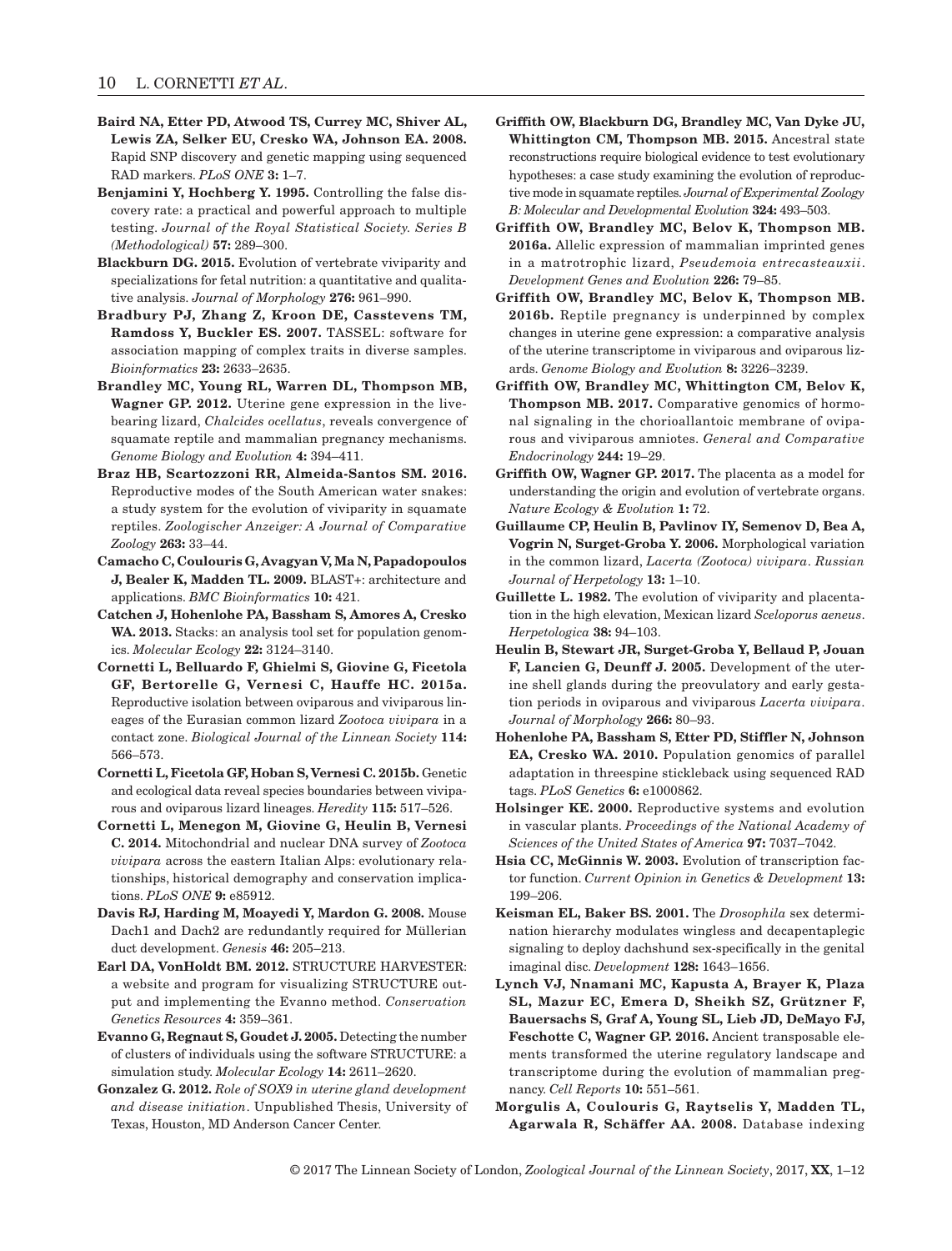for production MegaBLAST searches. *Bioinformatics* **24:**  1757–1764.

- <span id="page-10-1"></span>**Murphy BF, Thompson MB. 2011.** A review of the evolution of viviparity in squamate reptiles: the past, present and future role of molecular biology and genomics. *Journal of Comparative Physiology B: Biochemical, Systemic, and Environmental Physiology* **181:** 575–594.
- <span id="page-10-12"></span>**Paulesu L, Bigliardi E, Paccagnini E, Ietta F, Cateni C, Guillaume CP, Heulin B. 2005.** Cytokines in the oviparity/ viviparity transition: evidence of the interleukin-1 system in a species with reproductive bimodality, the lizard *Lacerta vivipara*. *Evolution & Development* **7:** 282–288.
- <span id="page-10-15"></span>**Pickrell JK, Pritchard JK. 2012.** Inference of population splits and mixtures from genome-wide allele frequency data. *PLoS Genetics* **8:** e1002967.
- <span id="page-10-17"></span>**PrabhuDas M, Bonney E, Caron K, Dey S, Erlebacher A, Fazleabas A, Fisher S, Golos T, Matzuk M, McCune JM, Mor G, Schulz L, Soares M, Spencer T, Strominger J, Way SS, Yoshinaga K. 2015.** Immune mechanisms at the maternal-fetal interface: perspectives and challenges. *Nature Immunology* **16:** 328–334.
- <span id="page-10-14"></span>**Pritchard JK, Stephens M, Donnelly P. 2000.** Inference of population structure using multilocus genotype data. *Genetics* **155:** 945–959.
- <span id="page-10-3"></span>**Qualls CP, Shine R. 2006.** *Lerista bougainvillii*, a case study for the evolution of viviparity in reptiles. *Journal of Evolutionary Biology* **11:** 63–78.
- <span id="page-10-11"></span>**Rawn SM, Cross JC. 2008.** The evolution, regulation, and function of placenta-specific genes. *Annual Review of Cell and Developmental Biology* **24:** 159–181.
- <span id="page-10-13"></span>**R Core Development Team. 2015.** *R: a language and environment for statistical computing*. ISBN 3-900051-07-0. Vienna, Austria: R Foundation for Statistical Computing. Available at: http://www.R-project.org.
- <span id="page-10-7"></span>**Rodríguez-Díaz T, Braña F. 2012.** Altitudinal variation in egg retention and rates of embryonic development in oviparous *Zootoca vivipara* fits predictions from the cold-climate model on the evolution of viviparity. *Journal of Evolutionary Biology* **25:** 1877–1887.
- <span id="page-10-19"></span>**Salamonsen LA, Nie G. 2002.** Proteases at the endometrialtrophoblast interface: their role in implantation. *Reviews in Endocrine & Metabolic Disorders* **3:** 133–143.
- <span id="page-10-0"></span>**Sandrock C, Schirrmeister BE, Vorburger C. 2011.** Evolution of reproductive mode variation and host associations in a sexual-asexual complex of aphid parasitoids. *BMC Evolutionary Biology* **11:** 348.
- <span id="page-10-6"></span>**Shine R. 2005.** Life-history evolution in reptiles. *Annual Review of Ecology, Evolution, and Systematics* **36:** 23–46.
- <span id="page-10-5"></span>**Sillero N, Campos J, Bonardi A, Corti C, Creemers R, Crochet PA, Isailovi JC, Denoël M, Ficetola GF, Gonçalves J, Kuzmin S, Lymberakis P, de Pous P, Rodriguez A, Sindaco R, Speybroeck J, Toxopeus B, Vieites DR, Vences M. 2014.** Updated distribution and biogeography of amphibians and reptiles of Europe. *Amphibia-Reptilia* **35:** 1–31.

<span id="page-10-16"></span>**Smedley D, Haider S, Durinck S, Pandini L, Provero P, Allen J, Arnaiz O, Awedh MH, Baldock R, Barbiera G, Bardou P, Beck T, Blake A, Bonierbale M, Brookes**  **AJ, Bucci G, Buetti I, Burge S, Cabau C, Carlson JW, Chelala C, Chrysostomou C, Cittaro D, Collin O, Cordova R, Cutts RJ, Dassi E, Genova AD, Djari A, Esposito A, Estrella H, Eyras E, Fernandez-Banet J, Forbes S, Free RC, Fujisawa T, Gadaleta E, Garcia-Manteiga JM, Goodstein D, Gray K, Guerra-Assuncao JA, Haggarty B, Han DJ, Han BW, Harris T, Harshbarger J, Hastings RK, Hayes RD, Hoede C, Hu S, Hu ZL, Hutchins L, Kan Z, Kawaji H, Keliet A, Kerhornou A, Kim S, Kinsella R, Klopp C, Kong L, Lawson D, Lazarevic D, Lee JH, Letellier T, Li CY, Lio P, Liu CJ, Luo J, Maass A, Mariette J, Maurel T, Merella S, Mohamed AM, Moreews F, Nabihoudine I, Ndegwa N, Noirot C, Perez-Llamas C, Primig M, Quattrone A, Quesneville H, Rambaldi D, Reecy J, Riba M, Rosanoff S, Saddiq AA, Salas E, Sallou O, Shepherd R, Simon R, Sperling L, Spooner W, Staines DM, Steinbach D, Stone K, Stupka E, Teague JW, Dayem Ullah AZ, Wang J, Ware D, Wong-Erasmus M, Youens-Clark K, Zadissa A, Zhang SJ, Kasprzyk A. 2015.** The BioMart community portal: an innovative alternative to large, centralized data repositories. *Nucleic Acids Research* **43:** 589–598.

- <span id="page-10-2"></span>**Smith SA, Shine R. 1997.** Intraspecific variation in reproductive mode within the Scincid lizard *Saiphos equalis*. *Australian Journal of Zoology* **45:** 435–445.
- <span id="page-10-21"></span>**Song G, Bailey DW, Dunlap KA, Burghardt RC, Spencer TE, Bazer FW, Johnson GA. 2010.** Cathepsin B, cathepsin L, and cystatin C in the porcine uterus and placenta: potential roles in endometrial/placental remodeling and in fluid-phase transport of proteins secreted by uterine epithelia across placental areolae. *Biology of Reproduction* **82:** 854–864.
- <span id="page-10-20"></span>**Song G, Spencer TE, Bazer FW. 2005.** Cathepsins in the ovine uterus: regulation by pregnancy, progesterone, and interferon tau. *Endocrinology* **146:** 4825–4833.
- <span id="page-10-10"></span>**Stewart JR. 2013.** Fetal nutrition in lecithotrophic squamate reptiles: toward a comprehensive model for evolution of viviparity and placentation. *Journal of Morphology* **274:**  824–843.
- <span id="page-10-8"></span>**Stewart JR, Ecay TW, Heulin B. 2009.** Calcium provision to oviparous and viviparous embryos of the reproductively bimodal lizard *Lacerta* (*Zootoca*) *vivipara*. *The Journal of Experimental Biology* **212:** 2520–2524.
- <span id="page-10-9"></span>**Stewart JR, Ecay TW, Heulin B, Fregoso SP, Linville BJ. 2011.** Developmental expression of calcium transport proteins in extraembryonic membranes of oviparous and viviparous *Zootoca vivipara* (Lacertilia, Lacertidae). *The Journal of Experimental Biology* **214:** 2999–3004.
- <span id="page-10-18"></span>**Su RW, Strug MR, Joshi NR, Jeong JW, Miele L, Lessey BA, Young SL, Fazleabas AT. 2015.** Decreased Notch pathway signaling in the endometrium of women with endometriosis impairs decidualization. *The Journal of Clinical Endocrinology and Metabolism* **100:** E433–E442.
- <span id="page-10-4"></span>**Surget-Groba Y, Heulin B, Guillaume CP, Puky M, Semenov D, Orlova V, Kupriyanova L, Ghira I, Smajda B. 2006.** Multiple origins of viviparity, or reversal from viviparity to oviparity? The European common lizard (*Zootoca vivipara*, *Lacertidae*) and the evolution of parity. *Biological Journal of the Linnean Society* **87:** 1–11.